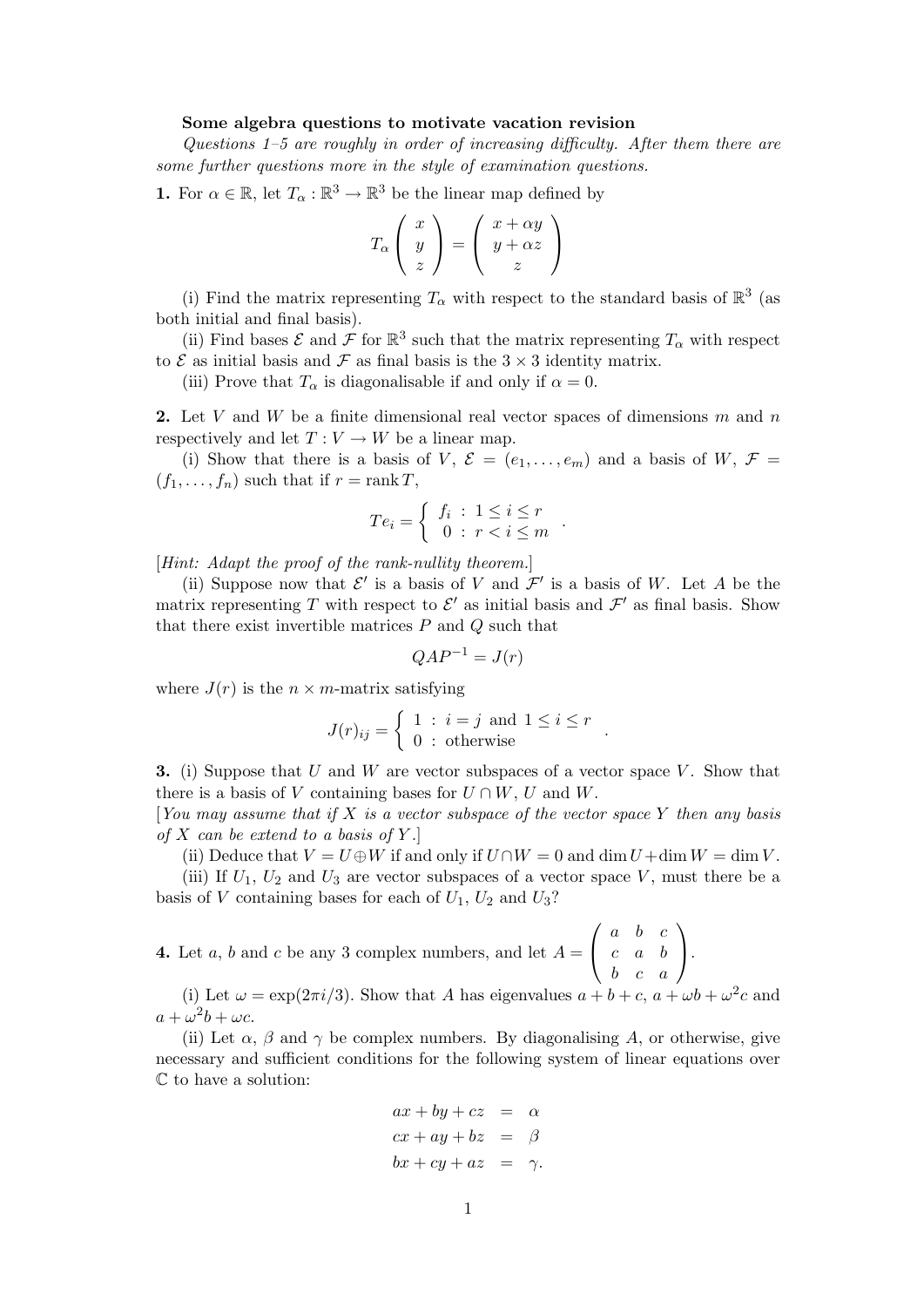**5.** Let  $n \geq 1$  and let A be the  $n \times n$  matrix such that  $A_{ij} = 1$  if  $i \neq j$  and  $A_{ij} = 0$  if  $i = j$ ,

$$
A = \left( \begin{array}{cccc} 0 & 1 & \dots & 1 & 1 \\ 1 & 0 & \dots & 1 & 1 \\ \vdots & \vdots & \ddots & \vdots & \vdots \\ 1 & 1 & \dots & 0 & 1 \\ 1 & 1 & \dots & 1 & 0 \end{array} \right).
$$

(i) Show that  $n-1$  and  $-1$  are eigenvalues of A and find bases of the associated eigenspaces.

(ii) Find an invertible  $n \times n$  matrix P such that

$$
P^{-1}AP = \begin{pmatrix} n-1 & & & \\ & -1 & & \\ & & \ddots & \\ & & & -1 \end{pmatrix}.
$$

(iii) (This part may be regarded as optional.) One says that a permutation of the numbers  $\{1, 2, \ldots, n\}$  is a *derangement* if it has no fixed points. So for permutations of  $\{1, 2, 3, 4\}$ ,  $(12)(34)$  and  $(1234)$  are derangements, but  $(123)$  is not, as  $4(123) = 4$ .

Let  $e_n$  be the number of derangements of  $\{1, 2, \ldots, n\}$  that are even permutations and let  $o_n$  be the number of derangements of  $\{1, 2, \ldots, n\}$  that are odd permutations. By evaluating the determinant of  $A$  in 2 different ways prove that

$$
e_n - o_n = (-1)^{n-1}(n-1).
$$

(You might first check this holds for small *n*, e.g.  $n = 2, n = 3, ...$ )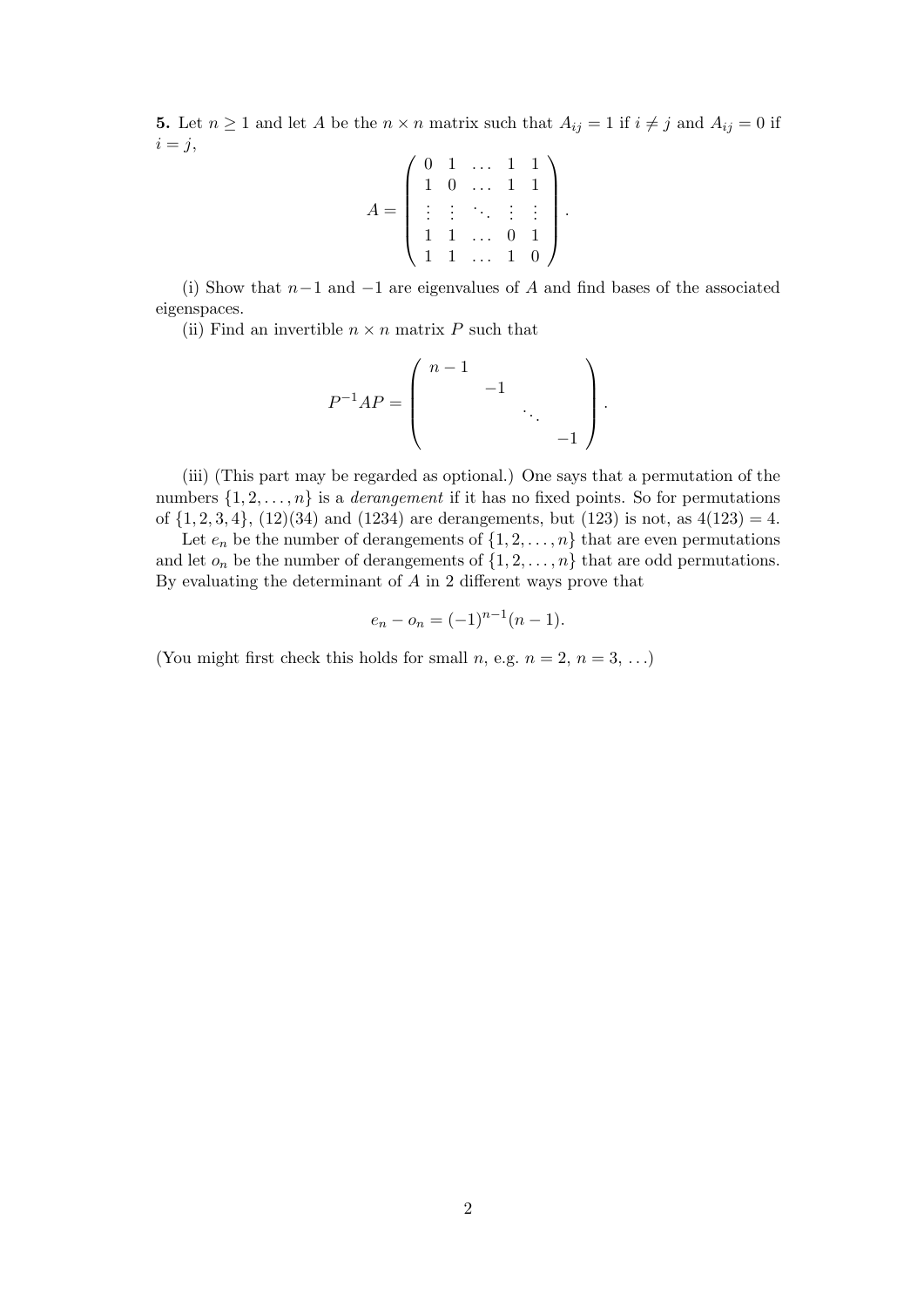## Exam style questions

1. (a) Let  $V$  and  $W$  be finite dimensional vector spaces over the real numbers and let  $T: V \to W$  be a linear transformation. Define the kernel, ker T and the *image*, im T.

Prove that ker T is a subspace of V and  $\operatorname{im} T$  is a subspace of W.

Prove that T is one-to-one if and only if ker  $T = \{0_V\}.$ 

State the rank-nullity formula

Suppose that  $\dim(V) = \dim(W)$ . Prove that T maps V onto W if and only T is one-to-one.

(b) Let  $T: V \to V$  be a linear transformation of the finite dimensional real vector space V. Show that rank  $T = \text{rank } T^2$  if and only if  $V = \text{im } T \oplus \text{ker } T$ .

**2.** (a) Let V be a finite dimensional real vector space and let  $T: V \to V$  be a linear map. Explain carefully what is meant be an *eigenvalue* of  $T$  and by an associated eigenvector of T.

Show that if  $\lambda_1, \ldots, \lambda_r$  are distinct eigenvalues of T and  $v_1, \ldots, v_r$  are associated eigenvectors then  $v_1, \ldots, v_r$  are linearly independent.

(b) Let V be the set of all differentiable functions on R. (You may assume that V is a real vector space). Let  $n \geq 1$  and let U be the subspace of V spanned by the functions

$$
\{\sin mx, \cos mx : m = 1 \dots n\}.
$$

Show that differentiation defines a linear transformation from U onto itself.

Prove that if for some  $n \geq 1$ 

 $a_1 \sin x + a_2 \sin 2x + ... + a_n \sin nx = 0 \quad \forall x \in \mathbb{R}$ 

then  $a_1 = \ldots = a_n = 0$ .

**3.** (a) Let S be a finite subset of a vector space V. Explain what is meant by

- $(i)$  the *span* of  $S$ ,
- (ii) S is linearly independent,
- (iii)  $S$  is a basis of  $V$ .

Let  $n \geq 1$  and let V be the vector space of all polynomials of degree at most n. Show that if  $\alpha \in \mathbb{R}$  then

$$
\{f \in V : f(\alpha) = 0\}
$$

is a subspace of  $V$ , and determine its dimension.

(b) Now suppose that  $n = 4$ . Find, with proof, a basis of V which contains bases for each of

$$
U = \left\{ f : \frac{d^3 f}{dx^3} = 0 \right\} \text{ and } W = \left\{ f \in V : f(1) = f(2) = 0 \right\}.
$$

4. (a) Let  $\pi$  be a permutation of the set  $\{1, 2, \ldots, n\}$ . What is the cycle decomposition of  $\pi$ ? Illustrate your answer by giving the cycle decomposition of

$$
\left(\begin{array}{cccccc} 1 & 2 & 3 & 4 & 5 & 6 & 7 & 8 & 9 \\ 5 & 3 & 2 & 1 & 8 & 9 & 7 & 4 & 6 \end{array}\right).
$$

The conjugate by  $\pi$  of the permutation  $\theta$  is defined to be the permutation  $\pi^{-1}\theta\pi$ . Let θ be the 3-cycle (abc). Show that  $\pi^{-1}\theta\pi$  is the 3-cycle (απ bπ cπ).

We say that  $\theta$  and  $\pi$  commute if  $\theta \pi = \pi \theta$ . Show that  $\theta$  and  $\pi$  commute if and only if the conjugate by  $\pi$  of  $\theta$  is  $\theta$ .